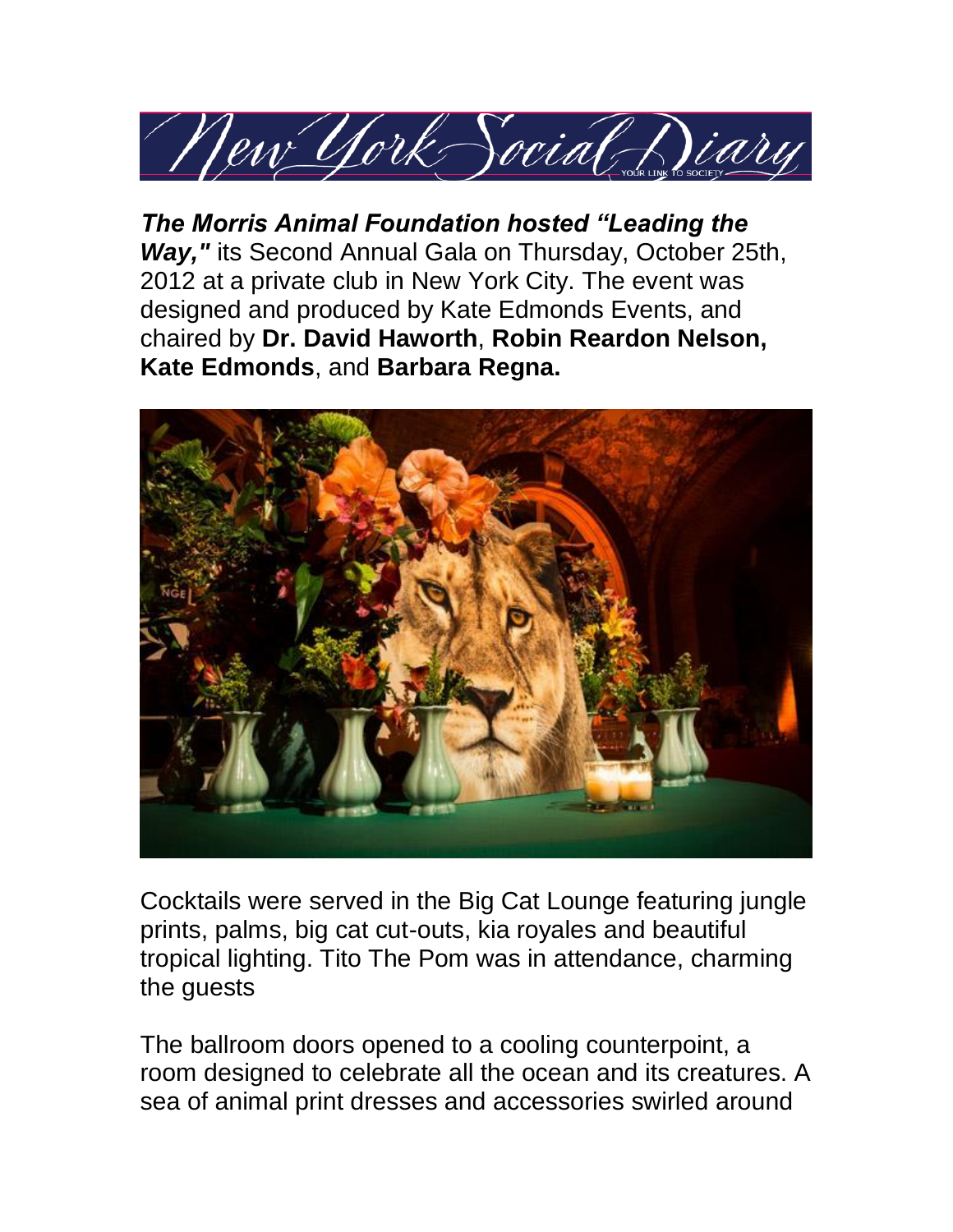the room, adding to the décor. The unusual centrepieces of barnacles, wild coral roses, beach grass and exotic shells set the mood. The Reverend **Douglas Ousley** from the Church of the Incarnation gave a great invocation for wildlife followed by a three course dinner, starting with a delicious English Pea Soup.

The gala honored **Dr. Janine Brown,** a reproductive physiologist at the Conservation & Research Center of the Smithsonian National Zoological Park. For more than 25 years, Dr. Brown has led research projects to better understand the reproductive biology of endangered wildlife and is devoted to increasing the body of knowledge that will lead to better management and conservation of endangered species.